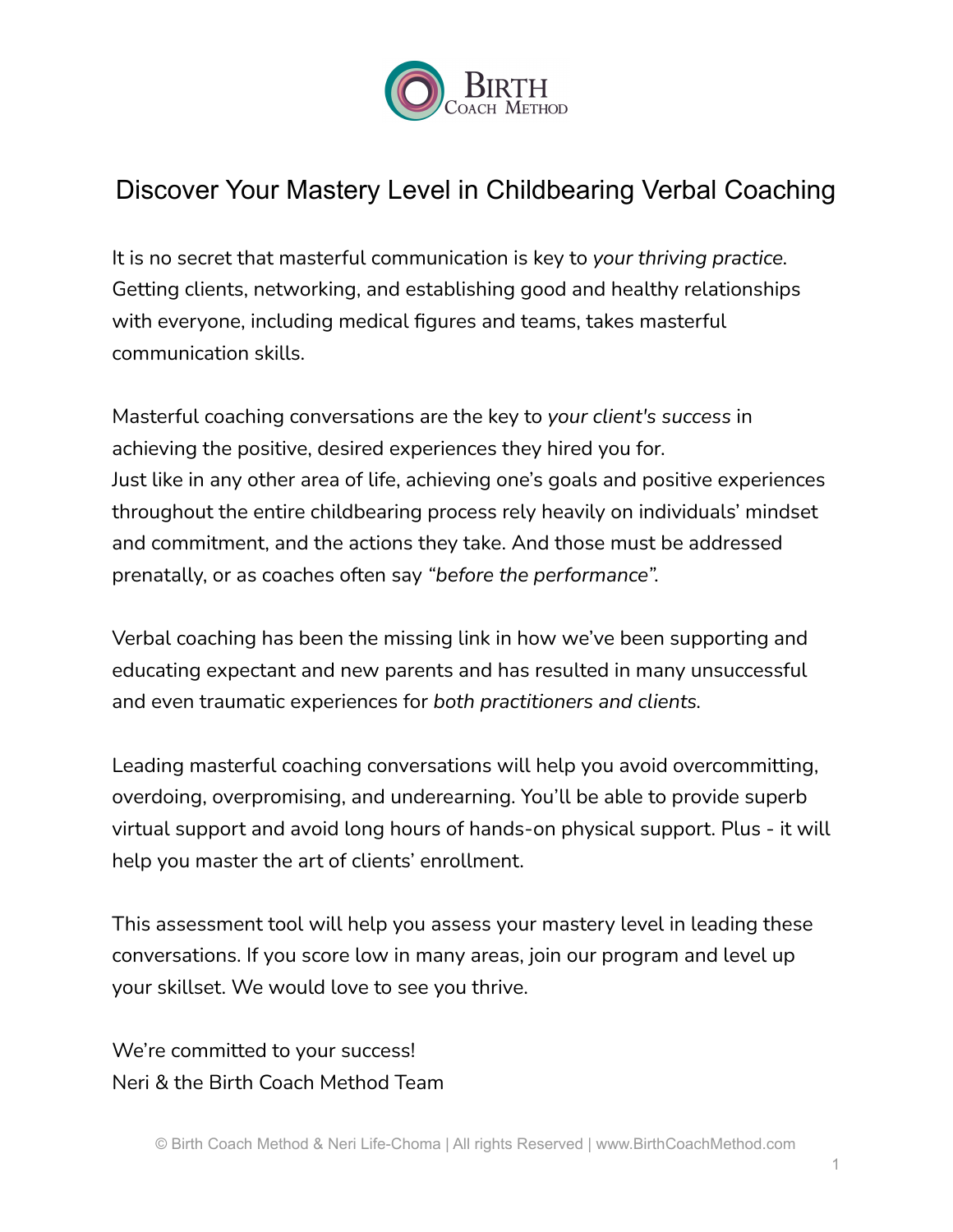

1. I lead masterful enrollment conversations. I nail client interviews.

| Not at all |  |  |  |  |  | 1 2 3 4 5 6 7 8 9 10 I lead with great results |
|------------|--|--|--|--|--|------------------------------------------------|
|            |  |  |  |  |  |                                                |

2. I am mastering the money conversations and I can easily ask for what my services are worth and collect the payments.

| Not at all |  |  |  |  | 1 2 3 4 5 6 7 8 9 10 | I lead with great results |
|------------|--|--|--|--|----------------------|---------------------------|
|            |  |  |  |  |                      |                           |

3. I lead masterful conversations that lead to long-term client relationships so that my clients continue hiring me as their coach throughout the *entire* childbearing process. This helps me avoid the need to constantly find clients.

| Not at all |  |  |  |  | 1 2 3 4 5 6 7 8 9 10 | I lead with great results |
|------------|--|--|--|--|----------------------|---------------------------|
|            |  |  |  |  |                      |                           |

- 4. I lead masterful conversations that clarify my clients' prenatal, childbirth, and postpartum goals and desired experiences, and have their goals at the center of our work together. **Not at all** 1 2 3 4 5 6 7 8 9 10 **I lead with great results**  $\begin{array}{c}\n0 & 0 & 0 & 0 & 0 & 0 & 0 & 0 \\
0 & 0 & 0 & 0 & 0 & 0 & 0 & 0\n\end{array}$
- 5. I work with strong questions, instead of 'telling' or directing my clients on what to do. I inquire about their circumstances, values, background, beliefs, and perceptions so that we all can fully understand their needs.
	- **Not at all** 1 2 3 4 5 6 7 8 9 10 **I lead with great results**  $\begin{array}{c}\n0 & 0 & 0 & 0 & 0 & 0 & 0 \\
	0 & 0 & 0 & 0 & 0 & 0 & 0 & 0\n\end{array}$
- 6. I lead masterful coaching conversations with no 'right' or 'wrong' so that my clients step up to feel the expert in their own lives and are not submissive to any authoritative figure throughout their childbearing journey.

| Not at all |                         |  |  |  |  | 1 2 3 4 5 6 7 8 9 10 | I lead with great results |
|------------|-------------------------|--|--|--|--|----------------------|---------------------------|
|            | $0 0 0 0 0 0 0 0 0 0 0$ |  |  |  |  |                      |                           |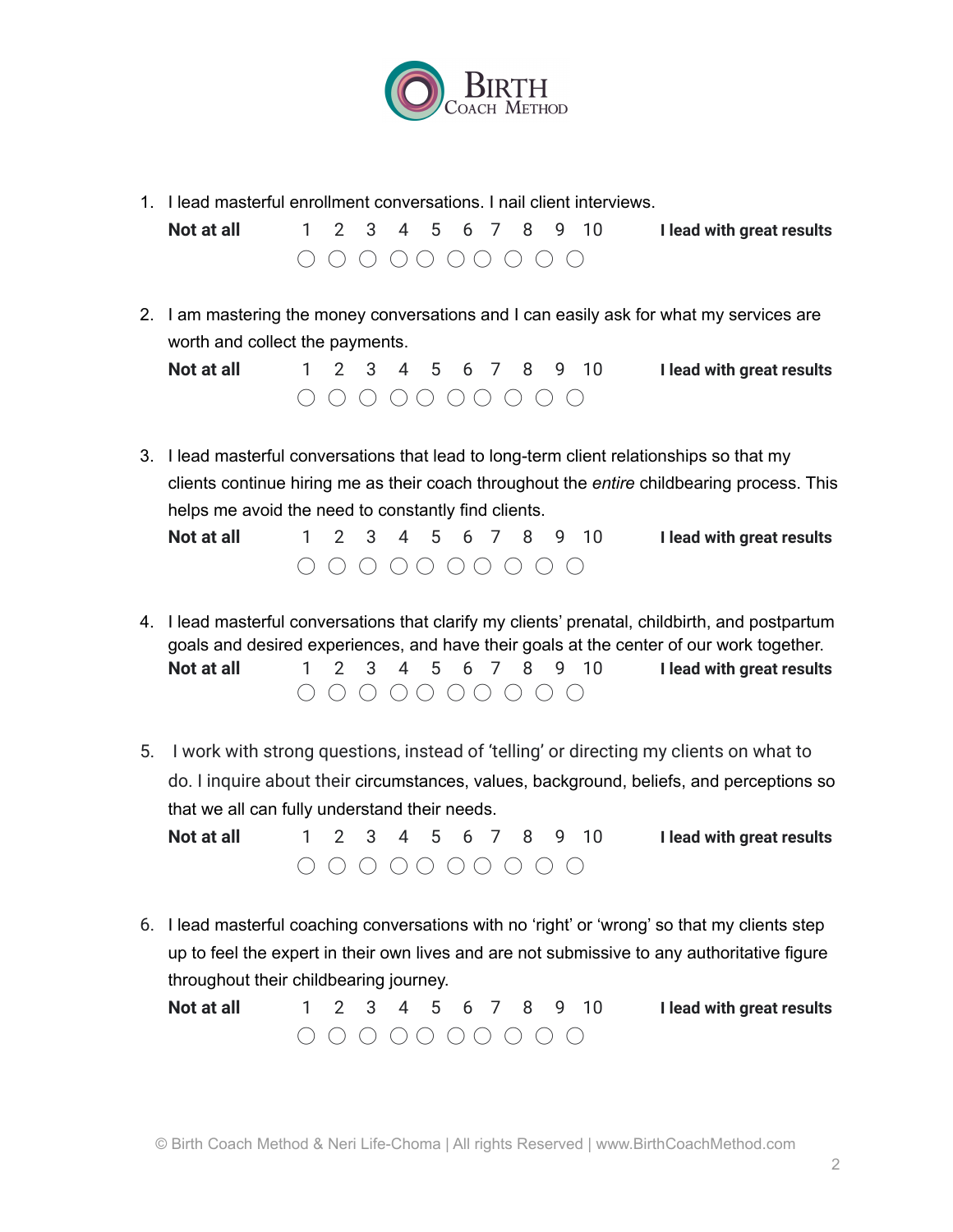

7. I'm familiar with my clients' common dilemmas and challenges and how those interact with the history, structure, philosophy, and strategies of the maternal care system, and I help resolve the possible conflicts.

**Not at all** 1 2 3 4 5 6 7 8 9 10 **I lead with great results** ◯ ◯ ◯ ◯ ◯ ◯ ◯ ◯ ◯ ◯

8. I mastered the conversational strategies that engage the partner, help resolve differences of opinions, and facilitate mutual respect, acceptance, compromises, and agreements.

| Not at all |                         |  |  |  |  | 1 2 3 4 5 6 7 8 9 10 | I lead with great results |
|------------|-------------------------|--|--|--|--|----------------------|---------------------------|
|            | $0 0 0 0 0 0 0 0 0 0 0$ |  |  |  |  |                      |                           |

- 9. I lead masterful conversations that lead my clients to stand in their power and expect individualized care, without breaking their trust in their medical caregivers, unless I have a reason to believe that they are being treated with disrespect, coercion, or intimidation. **Not at all** 1 2 3 4 5 6 7 8 9 10 **I lead with great results** ◯ ◯ ◯ ◯ ◯ ◯ ◯ ◯ ◯ ◯
- 10. I recognize that clients' knowledge often doesn't lead them to optimally cope with the challenges or make a progress. Therefore I focus on elevating my clients' ability to conduct themselves and to better perform- cope and progress, and I create opportunities for them to practice new skills.
	- **Not at all** 1 2 3 4 5 6 7 8 9 10 **I lead with great results**  $\bigcirc$   $\bigcirc$   $\bigcirc$   $\bigcirc$   $\bigcirc$   $\bigcirc$   $\bigcirc$   $\bigcirc$   $\bigcirc$   $\bigcirc$   $\bigcirc$   $\bigcirc$
- 11. I am masterful in pacing myself throughout the conversation so that my clients feel heard, safe, comfortable, are open to answer my questions in all honesty, and are open to options and suggestions.
	- **Not at all** 1 2 3 4 5 6 7 8 9 10 **I lead with great results** ◯ ◯ ◯ ◯ ◯ ◯ ◯ ◯ ◯ ◯
- 12. I lead masterful conversations that reveal clients' *personal challenges*, limiting beliefs, and success blockers, whether those are hidden or surfaced, and I can resolve those so that they will not interfere with clients' positive and desired experiences.

**Not at all** 1 2 3 4 5 6 7 8 9 10 **I lead with great results**  $\begin{array}{c}\n0 & 0 & 0 & 0 & 0 & 0 & 0 & 0 \\
0 & 0 & 0 & 0 & 0 & 0 & 0 & 0\n\end{array}$ 

© Birth Coach Method & Neri Life-Choma | All rights Reserved | www.BirthCoachMethod.com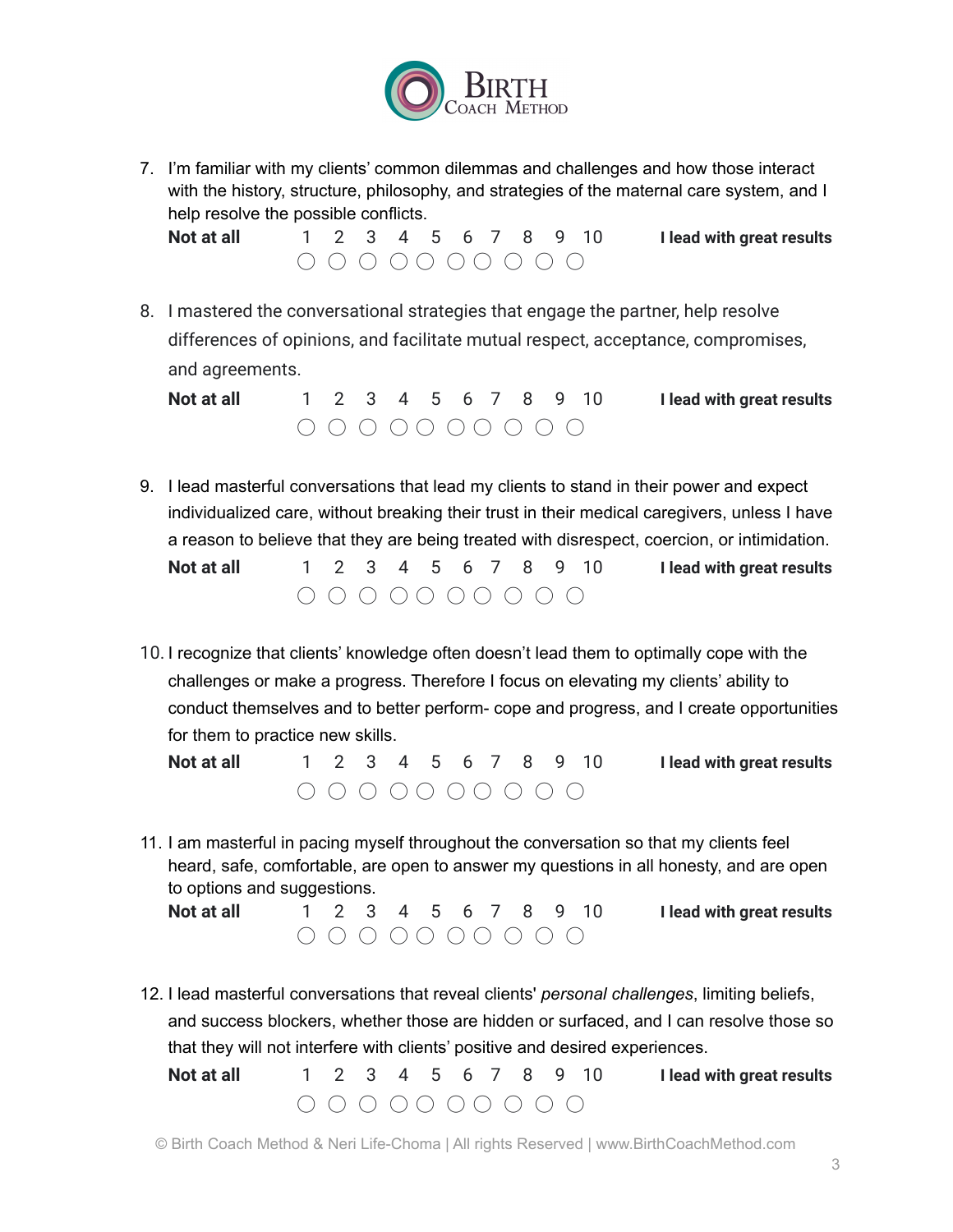

13. I am familiar with the cultural perceptions and inhibitions in my field and understand how these may impact my clients' mindsets and beliefs. I lead masterful coaching conversations that recognize, reflect, and remove these success blockers out of the way.

**Not at all** 1 2 3 4 5 6 7 8 9 10 **I lead with great results**  $\begin{array}{c}\n\bigcap_{i=1}^n A_i \cap \bigcap_{i=1}^n A_i \cap \bigcap_{i=1}^n B_i \cap \bigcap_{i=1}^n B_i \cap \bigcap_{i=1}^n B_i \end{array}$ 

14. I lead masterful coaching conversations that help clients understand what motivated them to choose their desired experiences, and the nature of their motivation so that it carries them through moments of doubt and crisis.

**Not at all** 1 2 3 4 5 6 7 8 9 10 **I lead with great results**  $\begin{array}{c}\n0 & 0 & 0 & 0 & 0 & 0 & 0 & 0 \\
0 & 0 & 0 & 0 & 0 & 0 & 0 & 0\n\end{array}$ 

15. I lead masterful coaching conversations that help my clients generate strong convictions about what's right for them, develop and expect individualized care.

**Not at all** 1 2 3 4 5 6 7 8 9 10 **I lead with great results**  $\begin{array}{c}\n\bigcap_{i=1}^n A_i \cap \bigcap_{i=1}^n B_i \cap \bigcap_{i=1}^n B_i \cap \bigcap_{i=1}^n B_i \cap \bigcap_{i=1}^n B_i \cap \bigcap_{i=1}^n B_i \end{array}$ 

16. I am tailoring the conversations to my clients' unique belief systems, communication styles, and needs so that they expect the medical caregivers to establish patient-centered relationships with them and provide patient-centered care. **Not at all** 1 2 3 4 5 6 7 8 9 10 **I lead with great results**

◯ ◯ ◯ ◯ ◯ ◯ ◯ ◯ ◯ ◯

17. I lead masterful conversations to demonstrate and train my clients in self-advocacy.

**Not at all** 1 2 3 4 5 6 7 8 9 10 **I lead with great results** ◯ ◯ ◯ ◯ ◯ ◯ ◯ ◯ ◯ ◯

18. I lead masterful coaching conversations that reflect on the impact of my clients' lifestyle, career choices, living situation, nutrition, and exercise routine, on their chances to achieve their desired experiences.

| Not at all |            |  |  |  |  | 1 2 3 4 5 6 7 8 9 10 I lead with great results |
|------------|------------|--|--|--|--|------------------------------------------------|
|            | 0000000000 |  |  |  |  |                                                |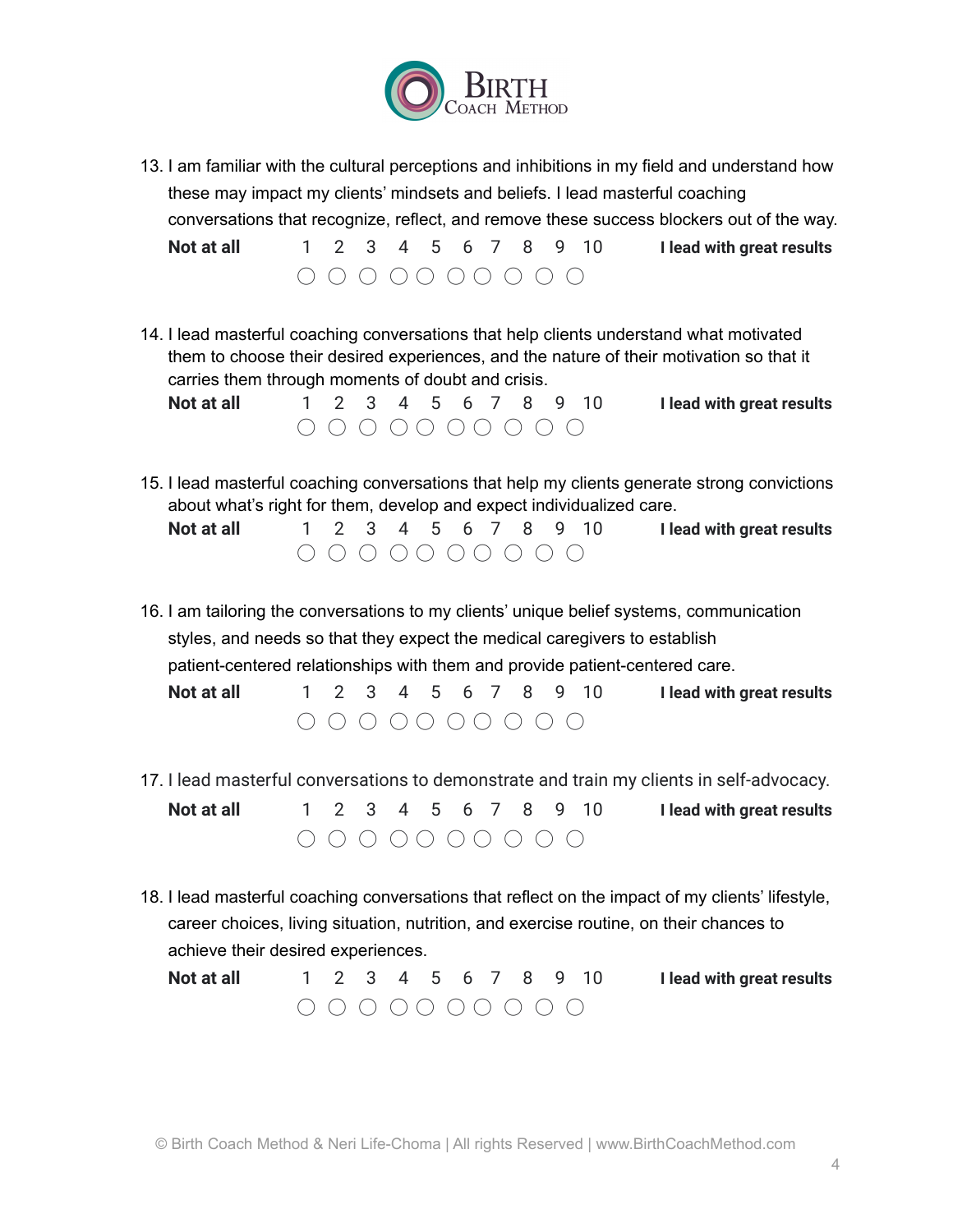

19. I lead masterful conversations that clarify my clients' need to engage, commit and be accountable to the experience they hire me for so that I avoid overcommitting, overdoing, and burnout.

**Not at all** 1 2 3 4 5 6 7 8 9 10 **I lead with great results**  $\begin{array}{c}\n0 & 0 & 0 & 0 & 0 & 0 & 0 \\
0 & 0 & 0 & 0 & 0 & 0 & 0 & 0\n\end{array}$ 

20. I understand that clients' resistance is an opportunity for growth and I am masterful in using the verbal coaching strategies that can help me resolve moments of resistance and rebuild the mutual respect, trust, and understanding between us.

**Not at all** 1 2 3 4 5 6 7 8 9 10 **I lead with great results** ◯ ◯ ◯ ◯ ◯ ◯ ◯ ◯ ◯ ◯

21. I am mastering the strategies of tracking my clients' progress toward fulfilling their desired experiences. I reflect on their progress and notice the areas in which they struggle so that I can coach them deeply in these areas.

**Not at all** 1 2 3 4 5 6 7 8 9 10 **I lead with great results** ◯ ◯ ◯ ◯ ◯ ◯ ◯ ◯ ◯ ◯

## Tally Up Your Score and Find Out Your Mastery Level

What is your mastery level in leading life-changing, resultsoriented conversations throughout the process of childbearing? Tally up your score. What did you click the most?

#### **Mostly 1s and 2s - Novice**

You're unsure how to start a coaching conversation and lead toward a meaningful change of mindset or perception so that your clients achieve their goals. You're learning new tools and strategies to verbally coach clients to have positive and healthy experiences.